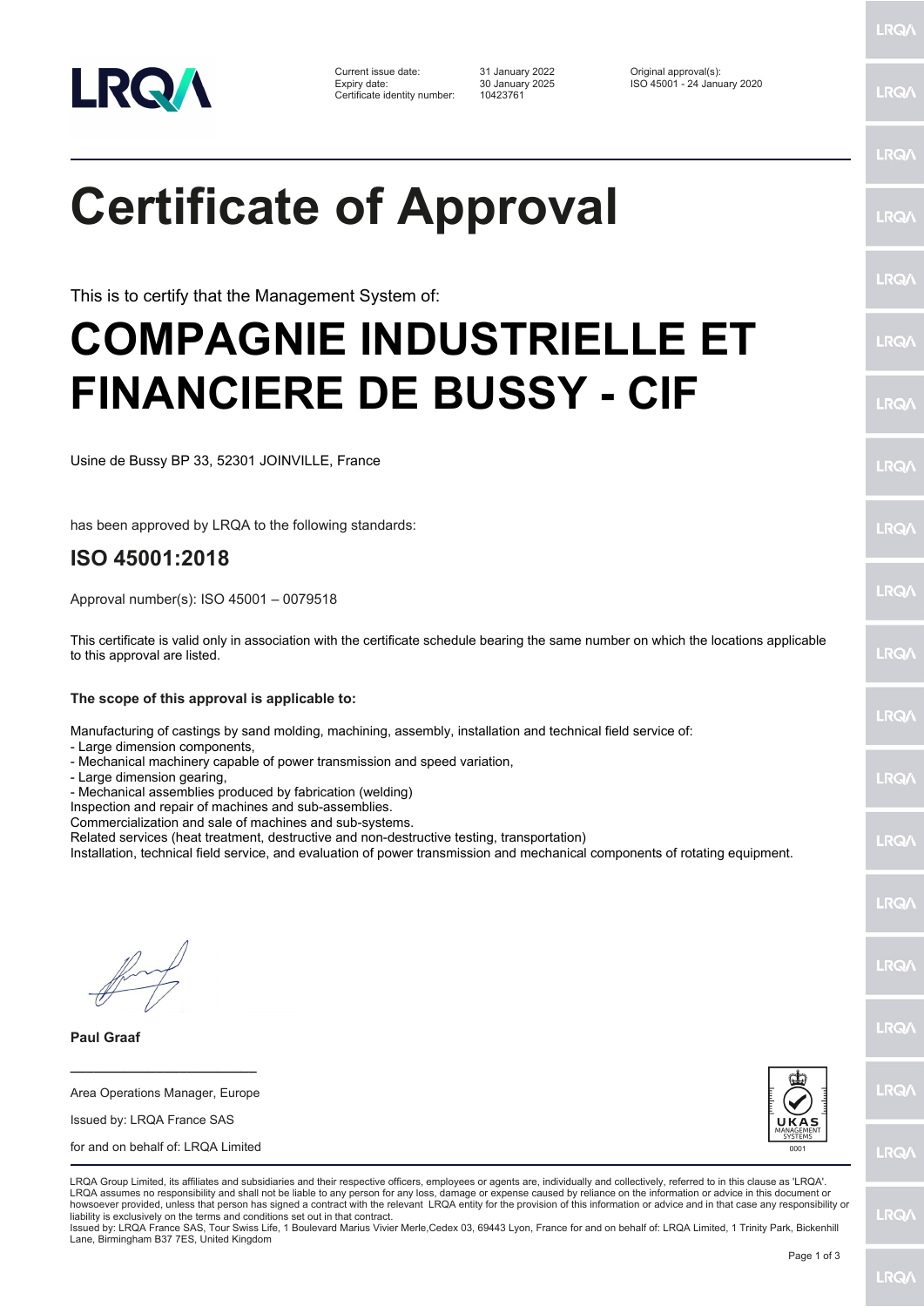

**LRQA** 

**LRQA** 

Certificate identity number: 10423761

| <b>Certificate Schedule</b>                                                                                                        |                                                                                                                                                                                                                                   | <b>LRQ/</b> |
|------------------------------------------------------------------------------------------------------------------------------------|-----------------------------------------------------------------------------------------------------------------------------------------------------------------------------------------------------------------------------------|-------------|
| Location                                                                                                                           | <b>Activities</b>                                                                                                                                                                                                                 | <b>LRQ/</b> |
| <b>COMPAGNIE INDUSTRIELLE ET FINANCIERE DE BUSSY -</b><br><b>CIF</b><br>Usine de Bussy BP 33, 52301 JOINVILLE, France              | ISO 45001:2018<br>Manufacturing of castings by sand molding, machining,<br>assembly, installation and technical field service of:<br>- <sup>-</sup> Large dimension components,                                                   | <b>LRQ/</b> |
|                                                                                                                                    | - <sup>[</sup> Mechanical machinery capable of power transmission<br>and speed variation,<br>- <b>ILarge dimension gearing,</b>                                                                                                   | <b>LRQ/</b> |
|                                                                                                                                    | - <sup>[</sup> Mechanical assemblies produced by fabrication<br>(welding)<br>Inspection and repair of machines and sub-assemblies.<br>Commercialization and sale of machines and                                                  | <b>LRQ/</b> |
|                                                                                                                                    | sub-systems.<br>Related services (heat treatment, destructive and<br>non-destructive testing, transportation)<br>Installation, technical field service, and evaluation of                                                         | <b>LRQA</b> |
|                                                                                                                                    | power transmission and mechanical components of<br>rotating equipment.                                                                                                                                                            | <b>LRQA</b> |
| <b>COMPAGNIE MESSIAN DURAND</b><br>539 avenue du Cateau, 59405 CAMBRAI, France                                                     | ISO 45001:2018<br>Sales, manufacture and maintenance in workshop of<br>mechanical gear units and couplings ensuring speed<br>transmission and variation.                                                                          | LRQ/        |
| <b>FONDERIE &amp; ACIERIE DE DENAIN</b>                                                                                            | ISO 45001:2018                                                                                                                                                                                                                    | <b>LRQ/</b> |
| 17 rue Pierre Bériot, 59723 DENAIN, France                                                                                         | Manufacture of castings using the sand moulding process<br>in: carbon steel, low and high alloyed grade, Ferrynox®,<br>Ferrysteel®, lamellar iron, nodular iron. Machining and<br>assembly of mechanical parts. Heat treatment to | <b>LRQ/</b> |
|                                                                                                                                    | customer's specification.                                                                                                                                                                                                         | LRQ/        |
| <b>COMPAGNIE ENGRENAGES ET REDUCTEURS MESSIAN</b><br><b>DURAND ER CMD</b><br>33 rue du 4 Septembre, 58600 FOURCHAMBAULT,<br>France | ISO 45001:2018<br>Manufacturing and maintenance in workshop of worm<br>gear reducers, worm gear sets.<br>Manufacturing of compressor and pump screws.                                                                             | <b>LRQ/</b> |
|                                                                                                                                    |                                                                                                                                                                                                                                   | <b>LRQ/</b> |
|                                                                                                                                    |                                                                                                                                                                                                                                   | <b>LRQA</b> |
|                                                                                                                                    | UKAS                                                                                                                                                                                                                              | <b>LRQ/</b> |
|                                                                                                                                    | MANAGEMENT<br>SYSTEMS<br>0001                                                                                                                                                                                                     | <b>LRQA</b> |

LRQA Group Limited, its affiliates and subsidiaries and their respective officers, employees or agents are, individually and collectively, referred to in this clause as 'LRQA'. LRQA assumes no responsibility and shall not be liable to any person for any loss, damage or expense caused by reliance on the information or advice in this document or howsoever<br>provided, unless that person has signed a contra

**LRQ/\**